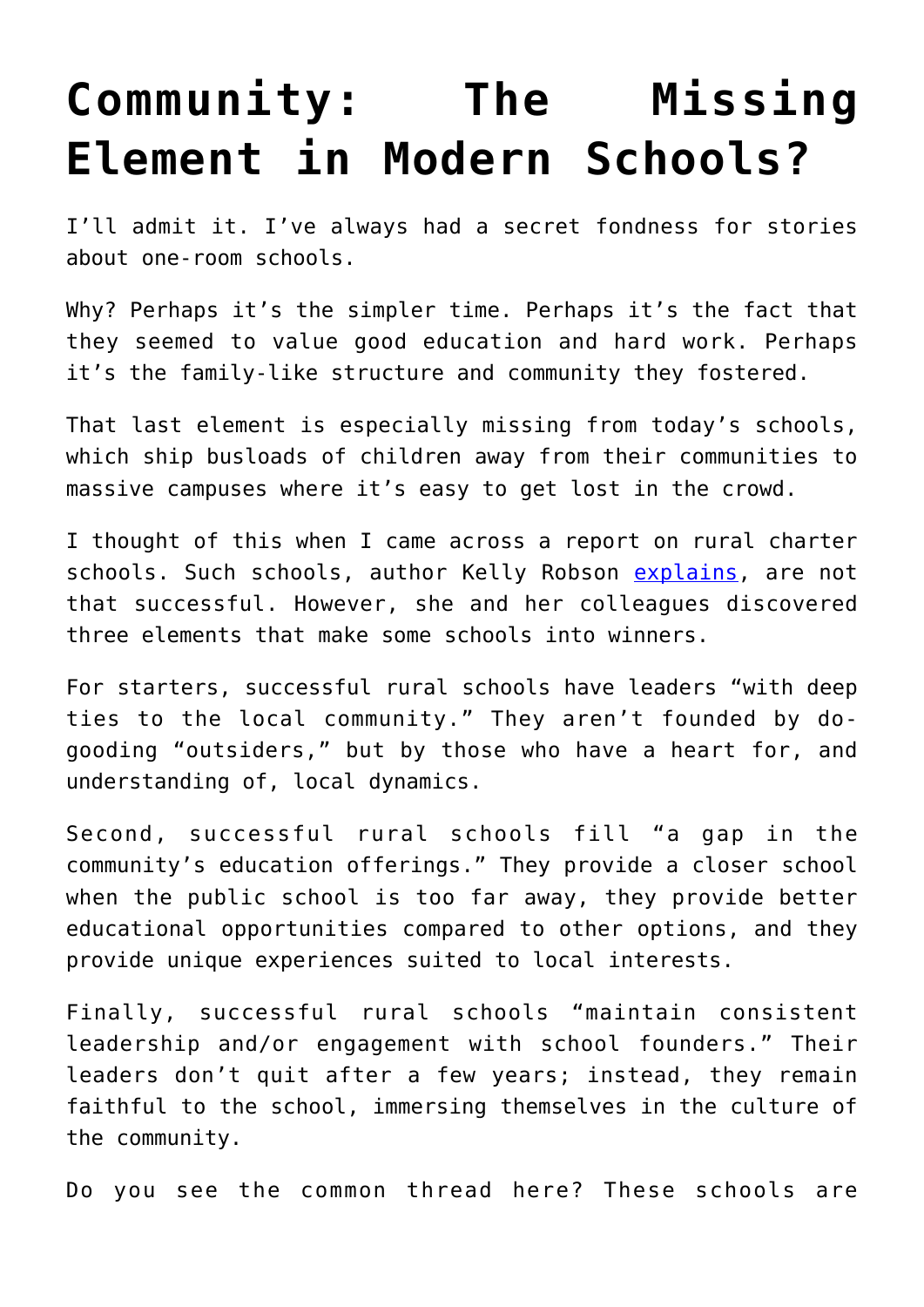successful because – just like the one-room schools of old – they play off the locale and make community a priority.

In our global, internet-connected culture, it's easy to poohpooh the importance of community. But as the late educator and author John Taylor Gatto [explains,](https://www.amazon.com/gp/product/0865718547/ref=as_li_qf_asin_il_tl?ie=UTF8&tag=intelltakeo0d-20&creative=9325&linkCode=as2&creativeASIN=0865718547&linkId=c98868bf4e34b6cf025b4d8b07839704) it is that sense of community which makes the difference between making a whole, completed soul, or a damaged, displaced one. It's also the difference between a free individual or an enslaved creature:

*By allowing the imposition of direction from centers far beyond our control, we have time and again missed the lesson of the Congregational principle: people are less than whole unless they gather themselves voluntarily into groups of souls in harmony. Gathering themselves to pursue individual, family, and community dreams consistent with their private humanity is what makes them whole; only slaves are gathered by others. And those dreams must be written locally because to exercise any larger ambition without such a base is to lose touch with the things which give life meaning: self, family, friends, work, and intimate community.*

Could this be the key to the better American education so many of us long for? Would our children thrive in school if they could be in smaller organizations where the adults in charge know and understand their community, families, and local quirks and interests? And would our children have a better chance to blossom and become unique, whole individuals, rather than individuals enslaved to a system that treats them as simply another cog in a machine?

—

## *Dear Readers,*

*Big Tech is suppressing our reach, refusing to let us advertise and squelching our ability to serve up a steady diet of truth and ideas. Help us fight back by [becoming a](https://www.chroniclesmagazine.org/subscribe/)*